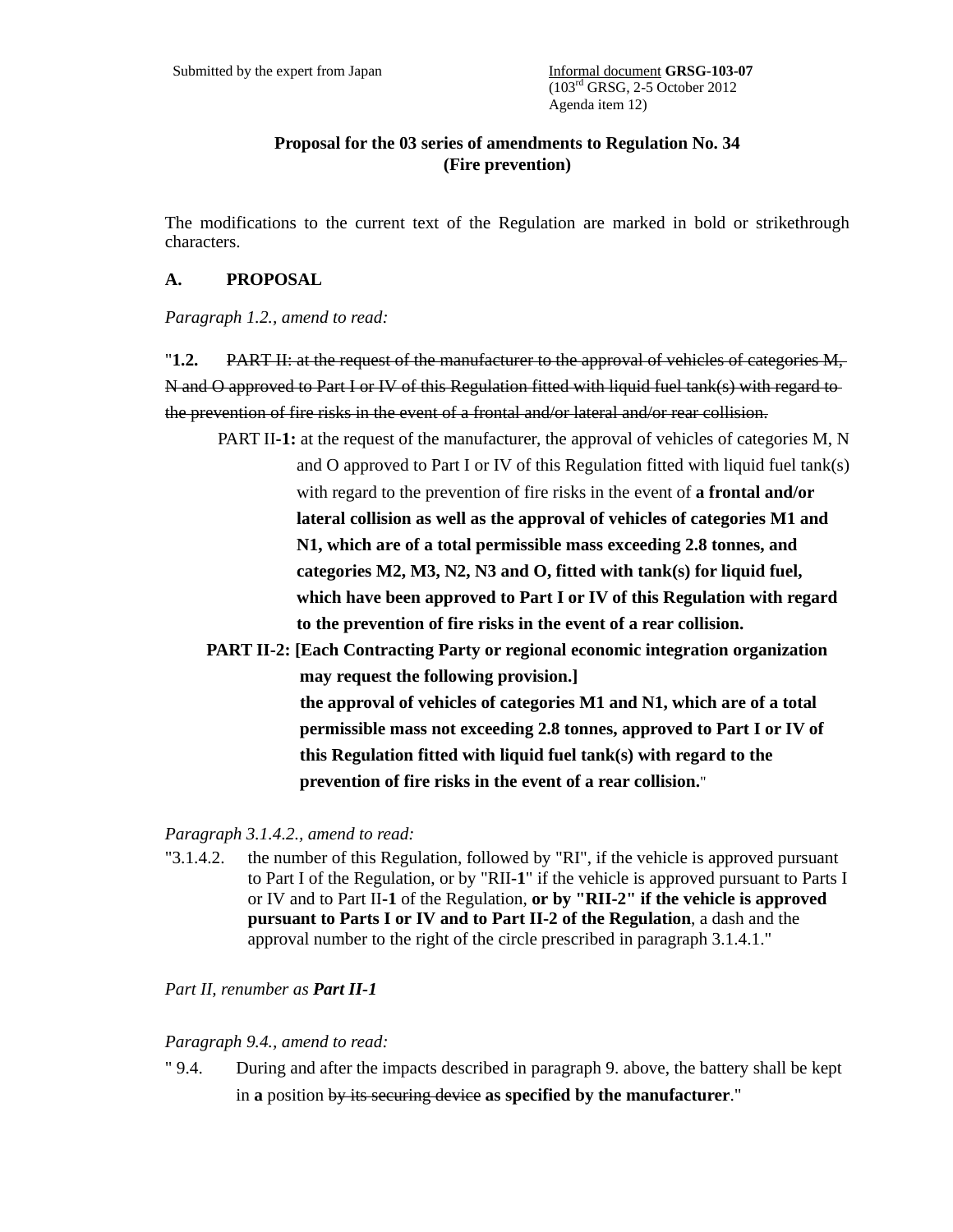## **"PART II-2 - APPROVAL OF VEHICLE WITH REGARD TO THE PREVENTION OF FIRE RISKS IN THE EVENT OF REAR COLLISION**

- **1. Paragraphs 7. to 8.2.2. of Part II-1 shall apply.**
- **2. The vehicle test shall be performed according to the procedures described in Annex 4 of this Regulation.**
- **2.1. After the collision test, the requirements in paragraphs 9.1. to 9.4. of Part II-1 shall be met."**

*Insert new Paragraphs 17.7-11,* to read:

- "**17.7. As from the official date of entry into force of the 03 series of amendments, no Contracting Party applying this Regulation shall refuse to grant or refuse to accept type approvals under this Regulation as amended by the 03 series.**
- **17.8. As from [XX] months after the date of entry into force of the 03 series of amendments, Contracting Parties applying this UN Regulation with respect to Part II shall grant type approvals only if the vehicle type to be approved meets the requirements of Part II of this Regulation as amended by the 03 series of amendments.**
- **17.9. Contracting Parties applying this Regulation shall not refuse to grant extensions of type approvals for existing types which have been granted according to the preceding series of amendments to this Regulation.**
- **17.10. Even after the date of entry into force of the 03 series of amendments to this Regulation, type approvals for other than Part II to the preceding series of amendments to the Regulation which are not affected by the 03 series of amendments shall remain valid and Contracting Parties applying this Regulation shall continue to accept them.**
- **17.11. Notwithstanding the transitional provisions above, Contracting Parties whose application of this UN Regulation comes into force after the date of entry into force of the most recent series of amendments are not obliged to accept type approvals which were granted in accordance with any o the preceding series of amendments to this Regulation are only obliged to accept type approvals granted in accordance with the 03 series."**

*Annex 2 Model B, amend to read:* 



The above approval mark affixed to a vehicle shows that the type concerned was approved in the Netherlands (E4) pursuant to Regulations Nos. 34 Parts I or IV and II**-1** and 33 \*/. The approval numbers indicated that, at the date when the respective approvals were given, Regulation No. 34 included the **02 03** series of amendments and Regulation No. 33 was still in its original form.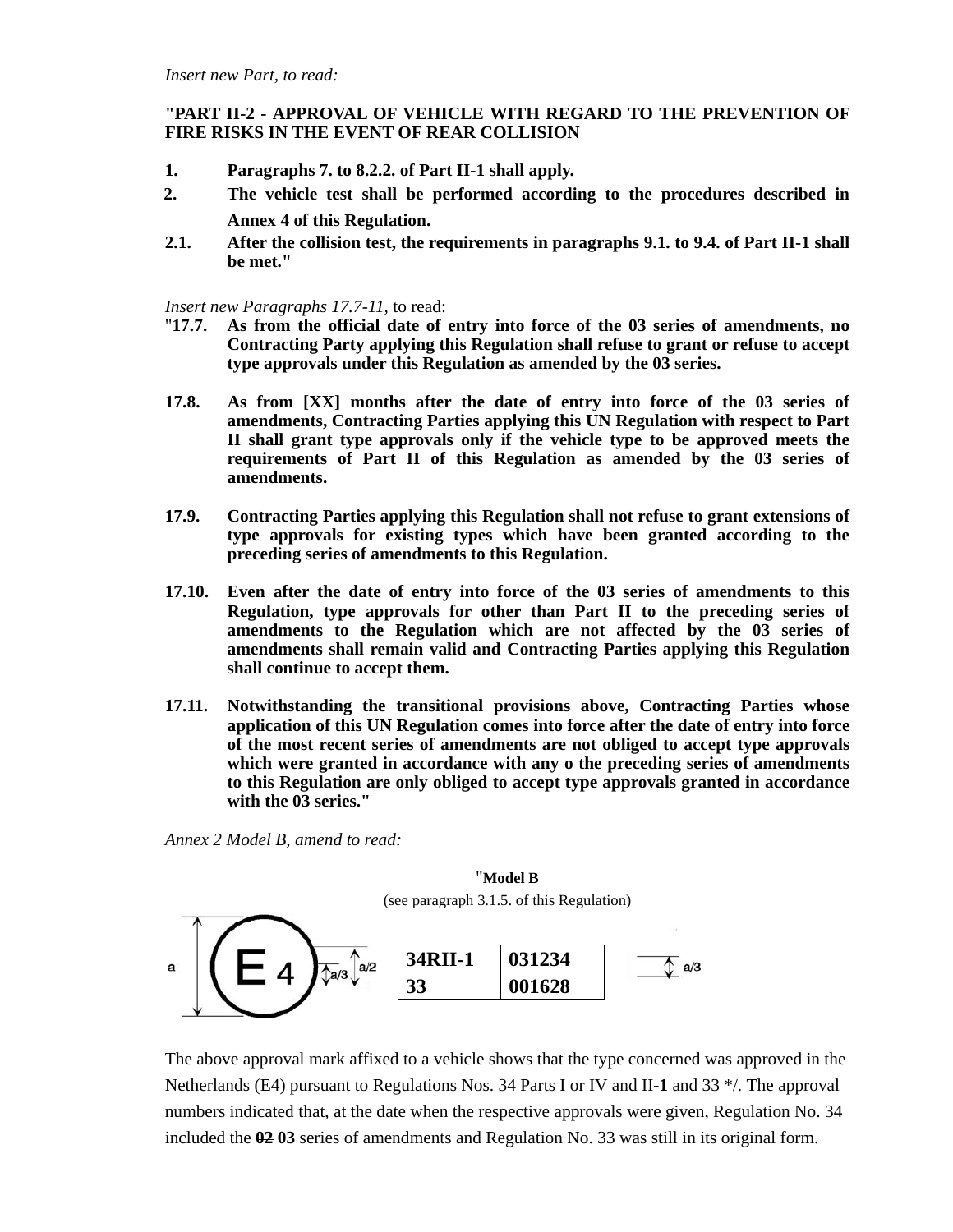

**The above approval mark affixed to a vehicle shows that the type concerned was approved in the Netherlands (E4) pursuant to Regulations Nos. 34 Parts I or IV and II-2 and 33 \*/. The approval numbers indicated that, at the date when the respective approvals were given, Regulation No. 34 included the 03 series of amendments and Regulation No. 33 was still in its original form.**"

### *Annex 4, paragraph 2.1., amend to read:*

"2.1. Testing ground

 The test area shall be large enough to accommodate the impactor (striker) propulsion system and to permit after-collision displacement of the vehicle struck and installation of the test equipment. The part in which vehicle collision and displacement occur shall be horizontal, flat and smooth and have a coefficient of friction of not less than 0.5 **and uncontaminated, and representative of a normal, dry, uncontaminated road surface**."

## *Annex 4, paragraph 2.2.2., amend to read:*

"2.2.2. The impacting surface shall be flat, not less than 2,500 mm wide, and 800 mm high, and its edges shall be rounded to a radius of curvature of between 40 and 50 mm. It shall be clad with a layer of plywood 20 mm thick. **20 +/- 2 mm thick, in good condition.**"

#### *Annex 4, paragraph 2.4.2., amend to read:*

"2.4.2. The velocity of collision shall be between 35 and 38 km/h **48 and 52 km/h**."

## **B. Justification**

For the purpose of enhancing safety, Japan proposes to amend certain collision conditions in the UN Regulation's provisions for fire prevention in the event of a rear collision to conform to the conditions that have been made mandatory in Japan.

Japan has made the standards for fire prevention in the event of a rear collision mandatory for passenger cars.

The collision speed was 35 km/h in the original standards but has been raised to 48 to 52 km/h since 1993. The following chart compares the fire incidence rates of rear-end collisions before and after the raising of the collision speed. Since the fire incidence rate in rear-end collisions has reduced to about 1/3 after the raising of the collision speed in the regulation, we can say that the regulatory tightening is effective as a safety enhancement measure.

Japan intends to forthwith adopt the UN Regulation No. 34 after the amendment, which will be part of our preparation for IWVTA.